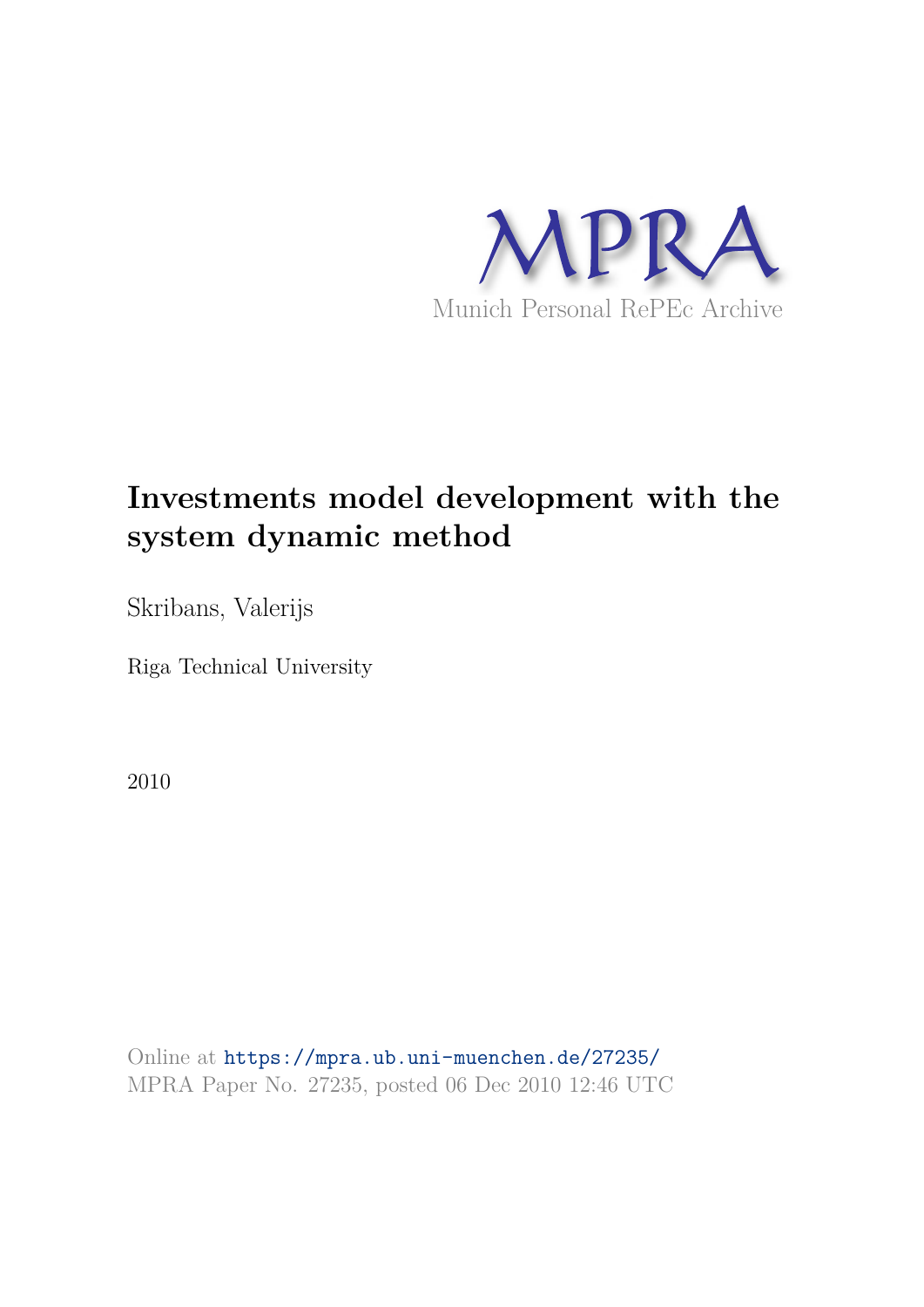## **INVESTMENTS MODEL DEVELOPMENT WITH THE SYSTEM DYNAMIC METHOD**

#### **Valerijs Skribans**

*Faculty of Engineering Economics and Management, Riga Technical University Meza Str. 1/7!107, Riga, LV1048, Latvia* 

#### **Abstract**

In the paper model of macroeconomic turnover and its possibilities for investments modelling are shown.

The model consists from four blocks: in the first the theoretical model is described. In the second the model is reflected in accordance with the requirements of system dynamics method, there are shown included influences intercommunications and equalizations. The third block examines demand and supply model for capital and investments. Fourth part complements previous parts, describes additional indexes.

The method is offered for using both in forecasting and in teaching.

**Key words**: investment, aggregated demand, macroeconomics, simulation model, system dynamics

#### **Introduction**

#### Research problem, novelty and relevance

**Research problem.** Development of economy of any country depends not only on GDP, consumption, export, but also from investments. In Latvia, in 2009, investment decrease was near 40%. One of possible decrease reason may be related with investment boom in Latvia in 2007,2008. In stabile development situation for investment forecast it is possible use statistical based forecasting methods, but in changes condition this methods do not work. In changeable condition for forecasting is necessary to use more powerful forecasting methods.

**Research novelty.** Really macroeconomic forecasting models in system dynamics created by economists are very rare. Mostly this type of papers is written by mathematics specialists; therefore they are not very popular among economists. First global model was developed by J.Forrester, but it was not economic model, but World dynamic model. Now better macroeconomic models are developed by Kaoru Yamaguchi (Japan), David Wheat (Norway). Yamaguchi model general part is related with financial markets and its place in macroeconomic turnover. Wheat model is developed in theoretical form, for teaching. Each model is related with its author and is unique. Each author develop model for specific condition or proceeding from personal understanding of a problem. Novelty of this paper is consisting with special role of investment in macroeconomic turnover. Investments determine development of economy not only for current moment but also for futures years.

**Research relevance.** Effective forecasting methods include the creating of macroeconomic environment model, and its uses for different indexes simulation, including investments. Traditional approach of macroeconomic model development is based on econometric method. But in very changeable condition this method does not work too. It takes place because method use statistical defined relation between indexes, but in boom or crisis time, it changes too. System dynamics method is rarely used, new method for investments forecasting and modelling. Its advantage is in possibility to use in non,stability, quick changes economic conditions, when forecasting with traditional quantitative methods is problematic. System dynamics method do not use statistical relation, but use analytical or logical relations system, which show excellent forecasting results in any condition.

#### **Research object**

Research object is macroeconomic and investment modelling system dynamics model.

#### *Research aim*

Research aim is to show macroeconomic and investment modelling system dynamics model.

#### **Research tasks**

Research tasks are to explain system dynamics method and it terminology, show income and goods circulation flow theoretical model, extend it in system dynamics model, specify investments role in macroeconomic system dynamics model, show additional parameters needed for model operating, analyze model and method possibilities in economic theory teaching.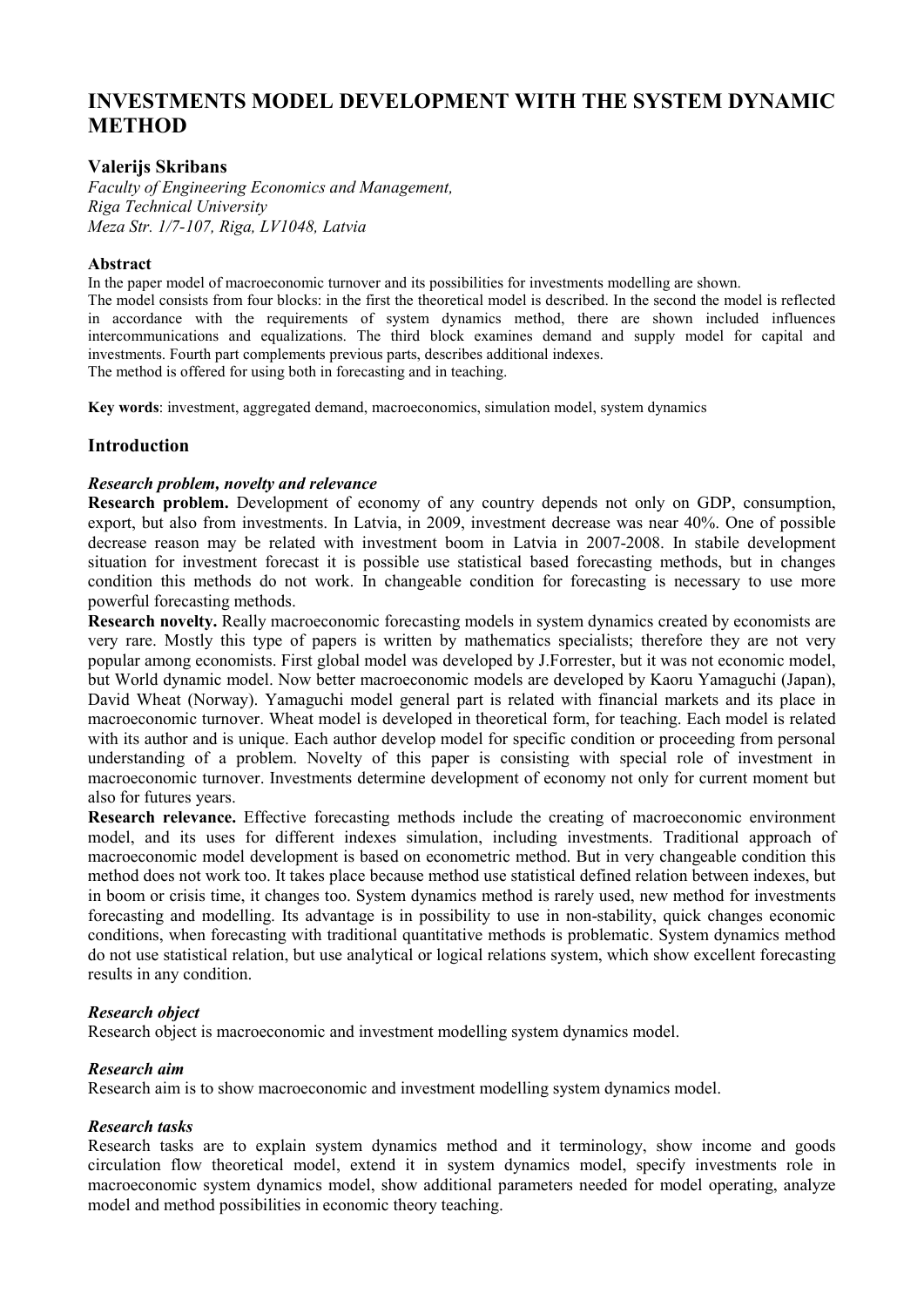#### **Research methods**

The paper shows system dynamics method use for macroeconomic and investment forecasting. This method is chosen for problem decision because it has advantages in comparison with traditional methods. In changes condition, boom and crisis time traditional methods do not execute the role. But system dynamics method is intended for long time forecasting in changes, indefinite condition.

#### **Theoretical basis of system dynamics method and it use for macro process forecasting**

System dynamics (systems approach, systems thinking) is an approach to understanding the behaviour of complex systems over time. It deals with internal feedback loops and time delays that affect the behaviour of the entire system. In economics system dynamics has researched the economic impact on the set of economical relationship among objects of study. Predicting economic behaviour of the object, the main task in the model is to reflect the real world analytically as correctly as possible; it is a challenge to any economist. Commonly used econometric methods are based on a statistically determined relationship/correlation, but system dynamics reflects analytically defined correlation results, and ultimately it could act in circumstances with changing statistical value of indicators. In other words, system dynamics answer the question should be the development, taking into account relations in the model.

System dynamics approach was created in the last century (in the end of 70s – beginning 80s) and developed by J.Forrester. Economic forecasting models in system dynamics created by economists are very rare, mostly this type of books is written by mathematics specialists, therefore they are not very popular among economists (Turnovsky, 2000; Sargent, 1987). Development of each method is depend from strong personalities, which use this method. For traditional sciences it development can depend from amount of it users (adopters). But in system dynamic we cannot tell that have much adopters, now in the Wold, in system dynamic society are less then thousand members, and near ¾ from them are economists (others use method in physics, engineering and so on). In small countries, as the Baltic States, this method is not known very much, for example, in Latvia there are only two scientists, which use this method, one physicist and one economist. In Germany there are near 60 specialist in system dynamic (including students), that is very small for developed, knowledge based country. According with scientist small amount, system dynamic researches, publications amount are limited, but each from them has good response. In Fig. 1 is shown scientist response (cities) on basic system dynamic publications.



**Fig.1** Citations in system dynamics in preceding five years periods (Moxnes, 2009)

Jay W. Forrester and Donella H. Meadows (first author of *Limits to Growth, 1972*) citations peak was after the publications of *World Dynamics, 1971* and *Limits to Growth, 1972*. John D. Sterman's career starts later and citations to his works show stronger growth than for Forrester and Meadows. It is three better authors in system dynamic. It is interesting to compare Sterman's citations to citations of 2002 Nobel laureate in economics Vernon L. Smith. Sterman's citations in 2009 are very close to Smith's citations in 2000. This mean, that for specialists they works may be equal. Currently the best book on system dynamics is J.Sterman's (Sterman, 2000). Unfortunately this book describes system dynamics approach in the business level or at micro level. At macro level we have not a lot of publications, but in different countries (Japan, Norway and Latvia) prepare to publication some macroeconomic model in system dynamic. Now better macroeconomic models are developed by Kaoru Yamaguchi (Japan), David Wheat (Norway). Yamaguchi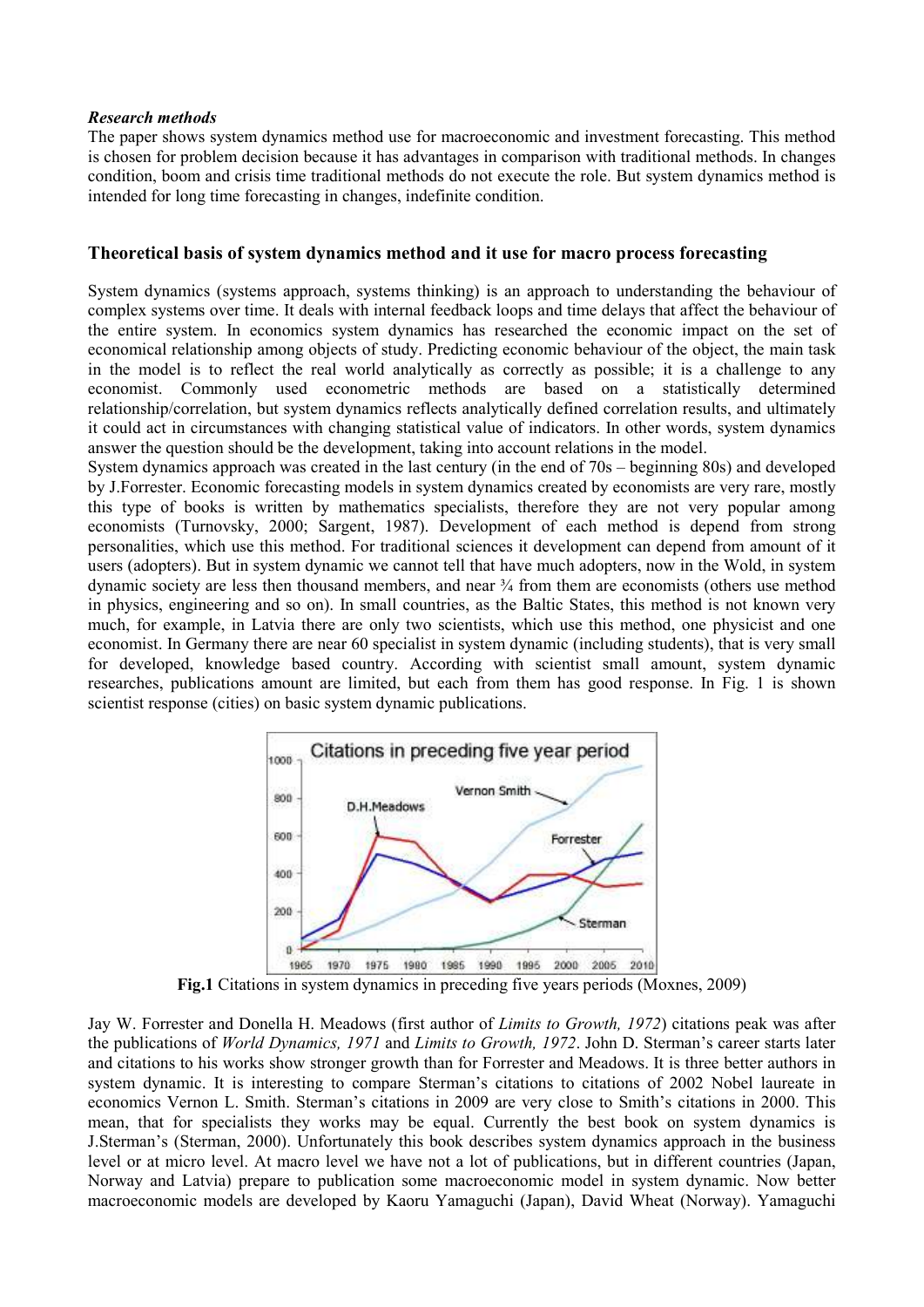model general part is related with financial markets and its place in macroeconomic turnover. Wheat model is developed in theoretical form, for teaching. The deficit of research in economic with system dynamic method gives unlimited possibilities for theory development.

In Latvia, system dynamic method has showed the best results in the construction sector, which had stated that the construction boom has no economic basis, but there are speculating reasons (Skribans, 2002). This method has also been used to estimate the credit burden potential of Latvian population (Skribans, 2008a), studied the labour and wage market in relation to migration from Latvia (Skribans, 2009a), modelled the mobile phone market development in Latvia (Skribans, 2008b), etc. The method has big potential in economic forecasting, however in Latvia its development hinder, firstly, high start-up costs of adoption (system dynamics software is rather expensive, 10 thousand. USD per license is not the upper limit). And, secondly, there are almost no lecturers in Latvia, who are willing to teach system dynamics courses. Positive side of method's development is that Latvian firms already see its advantages, and order researches with this approach in Riga Technical University. Therefore, with the aim of reflecting the opportunities and advantages of the method in investment modelling, the paper sets the task to explain the nature of method, what is done in this section.

This section describes basic elements of system dynamics mentioned in J. Sterman's book and further, a investment forecasting model is created on the base of these elements. It is important to note that the elements described below are widely used, but they could be somewhat different in other authors' or other recently published books. This is related with changes over time, technology development or alternative computer platform applications.

System dynamics graphical objects consist of the following elements: stocks, physical (material) flows, nonmaterial and information flows, flow regulators and converters. They are reflected in Fig.2.



 external environment;  $\underline{A}$  stock , A";  $B$  converter  $,B$ ";

Elements consist of the following: stocks collect materials, money, people, reflect the stock of material, stock raising and using opportunities. Stock can be enter and exited from by material flows (cash, buildings, people, etc.). Physical inflows and/or outflows determine the stock increase and/or decrease. Stock is characterized by initial level and a maximum capacity; all other stages of stock are forecasting objects. Material flows can enter/exit in stocks and/or external environment. Amount of physical flow can be constant or variable over time, it is set regulators. Information and transmission of regularities is done by converters and information flows. Information flows transfer the information and/or operation from stocks, material flows, regulators and converters to the material flows, regulators and converters. In this case, converters process the action or information. Converters can not only process information, transmit it, but also store it. The external environment is an artificial object, which can both supply and consume everything. Fig.3 reflects an example of dynamics model which combines all the above-mentioned elements.



**Fig.3** System dynamics model example for Latvian population grows

Graphic images in dynamic modelling are usually duplicated by mathematical formulas.

*Population = INTEGRAL (Population growth - Population reduction, 2261294) Population growth = Population \* Birth rates* (1) *Population reduction = Population \* Mortality rate Birth rate = 1.4 / 1000 Mortality rate = 13.7 / 1000* 

Formula (1) reflects the data from model Fig. 3. This is a simple model and it serves as an example of system dynamics model. In the model one stock shows population. Two material flows with their regulators - grow and reduction. Population growth and reduction depends from the population and corresponding coefficients,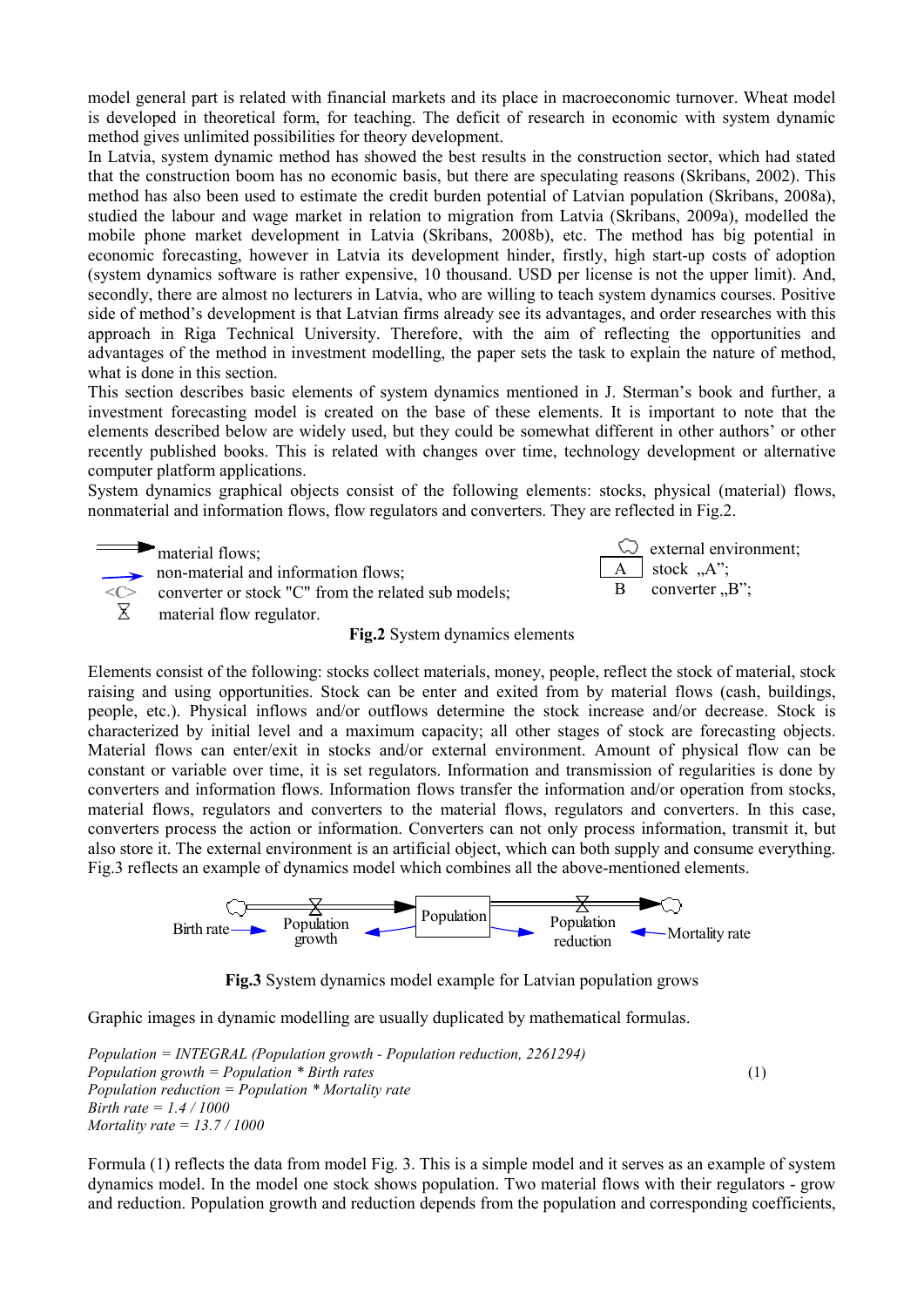as shown by the information flows in Fig.3. Image only reflects that one element is connected with other, but the formulas specifies relationship among elements. The model also has two converters: the birth and mortality rates. Simple formulas are enclosed in these ratios, but they could also include variables complex. Using the dynamic modelling techniques presented in this section can create any degree of complexity of forecasting models, testing with it various economic theories and assumptions. The offered investments forecasting model is shown below.

#### **Macroeconomic system dynamics model general scheme**

The development of macro economical or sector model is an ongoing scientific work, which could not be done instantaneously, without careful preparation. Also, this paper presents a model which is produced in different years. The first preparatory phase of the model was completed in 2008. This paper author, together with Dr.habil.oec. R. Počs, conducted research project on Latvian business competitiveness. Research analyzed Latvian economy in subsectors, and, combining them and adding some sub-blocks, was designed system dynamics model for business competitiveness (Skribans, 2010). At the beginning of 2009, considering the rapid change in the national economy, as well as tax policy changes, the model was adapted for the tax revenue and state budget forecasting. Model has good forecasting quality, but take into account that the model brings together all sectors of the economy, further use of the model requires significant work, updating and maintaining databases. Also the model of mutual correlations is so diverse and wide, that the model adoption also takes some time. Therefore the model is used by narrow circle of specialists. At the beginning of 2009 the author of this paper made first attempt to develop a model, which would be easy and comprehensive for all economists (Skribans, 2009b). Unfortunately, this model was not published, but this paper slightly talks about its performance. Since that time model is significantly revised, it contains more correlations, and it is more detailed. But compared to the model of 2008, it is no longer possible to estimate the individual economic sectors development. A general scheme of model is shown in Figure 4.



**Fig.4** Macroeconomic system dynamics model general scheme

Fig.4 shows, that the system dynamics model is based on the model of macroeconomic flows.

Model base consists from households and firms. Households own all the resources. They supply labour force, material and other resources. Households create demand and consumption of consumer goods and services. In the model household demand is described as *Households consumption*, i.e., the sum that firms receive from households in exchange for manufactured products. Households pay for the goods at the expense of income received from firms for use of labour, land and other production factors. One of the specific types of income is dividends that households receive from firms for the use of the business factors. All households revenues obtained from firms are summed up into one flow, which is marked as *Salary and dividend income*, there is underlined the importance of wage income to households, and importance of dividends - to the firms.

Not only households and firms, but also the savings are reflected in the common framework. Households could spend part of their income for consumption, and other - save. Also they could spend more than it is received from firms, paying the difference with credit assistance. It is a negative form of savings. In the general model both household savings and household loans are reflected in a one flow, which is designated as the *Households savings*. Household savings together with firms' and government savings form total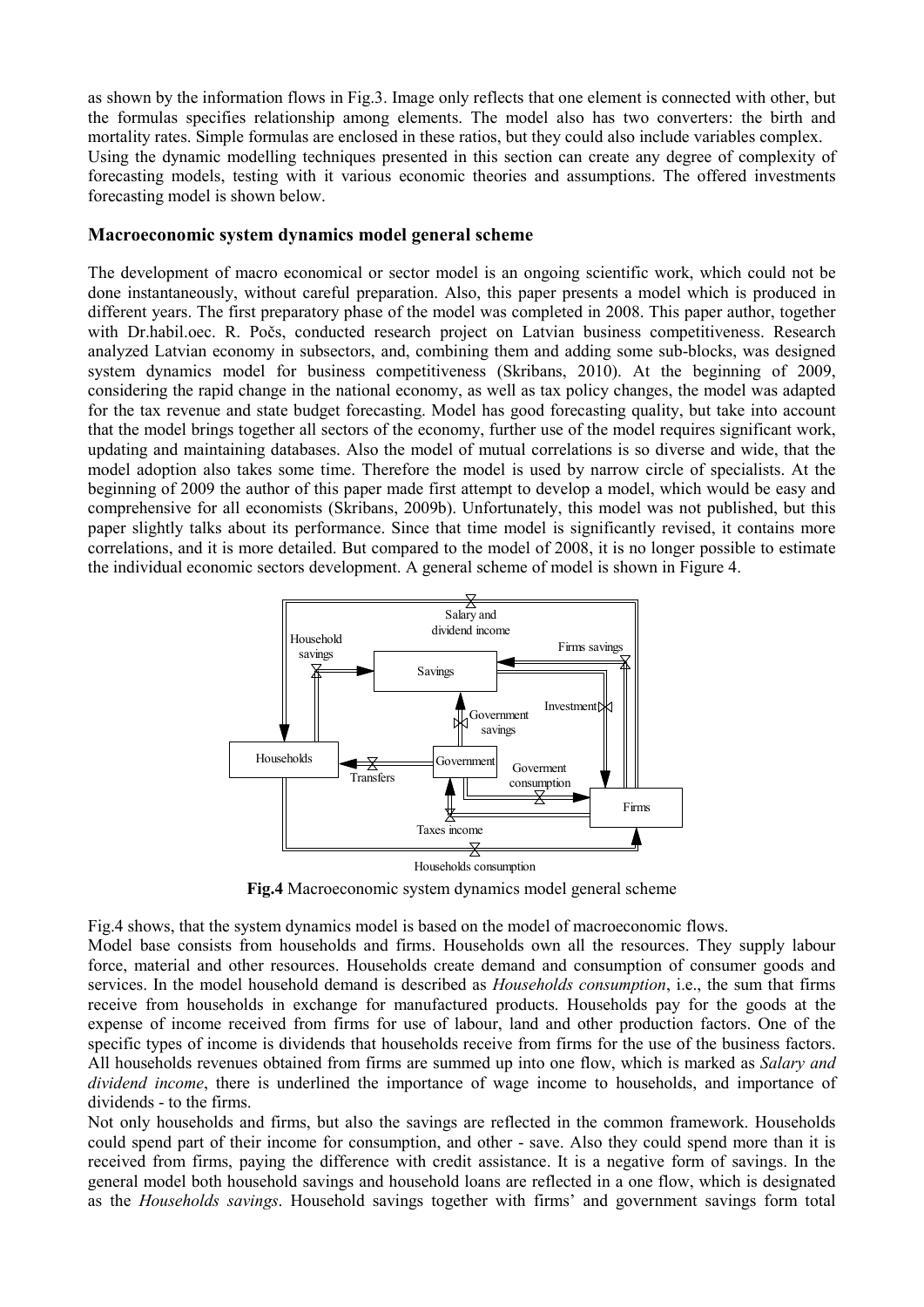savings, in the model denoted as *Savings*. Unlike households, firms' savings and savings use is reflected in two flows, i.e., *Firms savings* and *Investment*. According with economic theory, the amount of total investment should comply with amount of total savings. The proposed model allows realizing this principle. It is also possible to add external environment block, through which it is possible to increase both the amount of investment in economy, and household consumption. This paragraph also refers to the government savings. In the model it is the total balance of government savings and loans. Government savings, the same as household and business savings, impact total savings. Considering government's special role if the macroeconomic turnover model, government's action is discussed separately.

The government is another one subject in the macroeconomic turnover model. Its role is to stabilise the economical situation and fulfilling overall social interests. The government carries out its tasks, collecting taxes, paying transfers to citizens and commissioning various products and services to firms. In the best case, the amount of collected taxes should match the amount of transfers and public procurement, in that case, the government has no loans and no savings. If spending exceeds the income, government has to borrow money, or otherwise make savings. Government related flows in model are referred to as *Transfers* – net transfers paid to households, Government savings, Government consumption and Taxes income.

From economist's point of view, this description is not novelty; it can be visible in different economic books (Долан and Лидсей, 1994). The element of novelty is related to the creation of mathematical formulas in the system dynamics model. Analyzed correlations are very complicated for traditional economic forecasting. There are many reflective connections, which are not possible to describe using linear or similar equations. The described turnover in the system dynamics model from theoretical becomes to the real economic forecasting circles. A more detailed description of these equations is made in the following section.

#### **Advanced macroeconomic system dynamics model**

The model discussed in the previous chapters is supplemented with influencing parameters and equations, and it is reflected in Fig. 5.



**Fig.5** Practical realization of the system dynamics model

According with Fig. 5 are formed system dynamic formulas.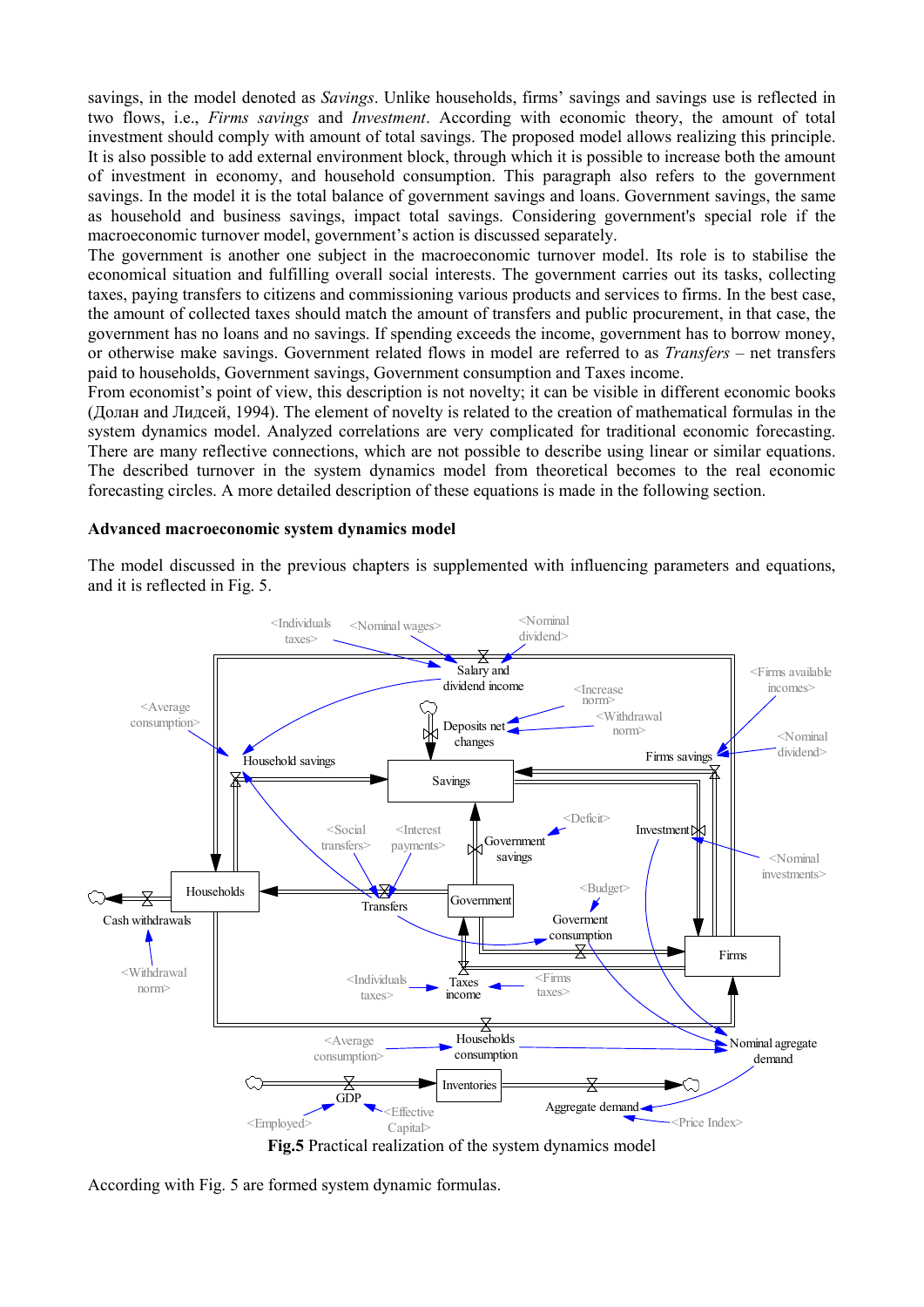*Households = INTEG (Salary and dividend income + Transfers - Households consumption - Household savings -Cash withdrawals, initial level)* (2) *Firms = I1TEG (Investment + Households consumption + Government consumption ! Salary and dividend income – Taxes income – Firms savings, initial level) Savings = I1TEG (Firms savings + Households savings + Deposits net changes + Government savings – Investments, initial level) Government = INTEG (Taxes income - Transfers - Government savings - Government consumption, initial level) Inventories = INTEG (GDP - Aggregate demand, initial level)*  $GDP = (Emploved \n\wedge Production function coefficient) * (Effective Capital \n\wedge (1 - Production function coefficient))$ *Aggregate demand = 1ominal aggregate demand / (Price Index / 100) 1ominal aggregate demand = Households consumption + Government consumption + Investment Salary and dividend income = 1ominal wages + 1ominal dividend ! Individuals taxes Taxes income = Individuals taxes + Firms taxes Firms savings = Firms available incomes - Nominal dividend Households savings = Transfers + Salary and dividend income - Average consumption Deposits net changes = Increase norm ! Withdrawal norm Transfers = Social transfers + Interest payments Government consumption = Budget ! Transfers Households consumption = Average consumption Cash withdrawals = Withdrawal norm Investments = 1ominal investments Government savings = ! Deficit* 

Where: INTEG  $(a, b)$  - the integral from  $a$ ; in starting point, where it is impossible to calculate the integral, the function adopted **b** value.

Fig.5 shows that the practical realization of the system dynamic model is repeat Fig.4 stock and flows. The aim of this section is to describe and explain the model forming relationships. It is important to note that the Fig.5 is supplemented with stock , *Inventories*, its forming flows, *GDP*, *Aggregate demand*; and households stock is supplemented with flow - *Cash withdrawals*. This will be discussed below.

The first stage to explain Fig.5 and its forming equations is a description of stocks. The equations show that volume of stocks is calculated from the initial volume, integral from incoming and outgoing flow difference. Actions of stocks and flows were generally described in the previous section; thereof here are only reflected previously not described stocks and flows. First of all, the flow - cash withdrawals from households - has been established to display the amount of money what households withdraw from economical flow. It complements the household savings flow. The household savings flow is made savings, which later could be used for investment or other purposes, but the cash withdrawals create household savings, which does not participate in the turnover, but this money could be used if households would be in financial difficulties.

Substantial improvement is associated with the stock - *Inventories*. Firstly, it reflects inventories in system and, secondly, it reflects gross domestic product (*GDP*) from production and expenditure side. In short-term production of goods may be do not match the consumption, in the given circumstances material stocks are growing or decreasing. Modifications of inventories could cover with the external environment (international trade). Thus, in model inventories complement GDP, which is the total value of all in state produced goods and services. GDP model is calculated using Kobb,Douglas production function (see Equations 2). GDP depends on the labour and capital using intensity. In the model, they are shown as *Employed* and *Effective capital*. Variables - employees and effective capital - do not included in the classical macro economical flow, they are not reflected in the basic section of the model, but it is indicated that they are from the related sub, model. Unfortunately, due to the limited pages of the paper, it is not possible to show all sub-models and their variables, so the variables of the related subsections will not be discussed in the paper. Next inventories related flow is aggregated demand; usually it is estimate GDP from expenditure side. In the model the aggregate demand is analyzed considering price changes. The *Price index* from sub-model and *Nominal aggregate demand* form calculation of aggregate demand. Aggregate demand is calculated as nominal aggregate demand divided by the price index (see Equations 2). Nominal aggregate demand, according to the economical theory consists of household consumption, government consumption and investment; the same way it is calculated in the model. Model show closed economic system, and the external environment (or international trade) are not show in the paper.

Further we will discuss the model forming flows. From the author's point of view, all other equations reflected in the model are simple; it is no longer necessary to explain them. For example, salary and dividend income flow is equal to the sum of nominal wages and nominal dividends minus personal taxes, what are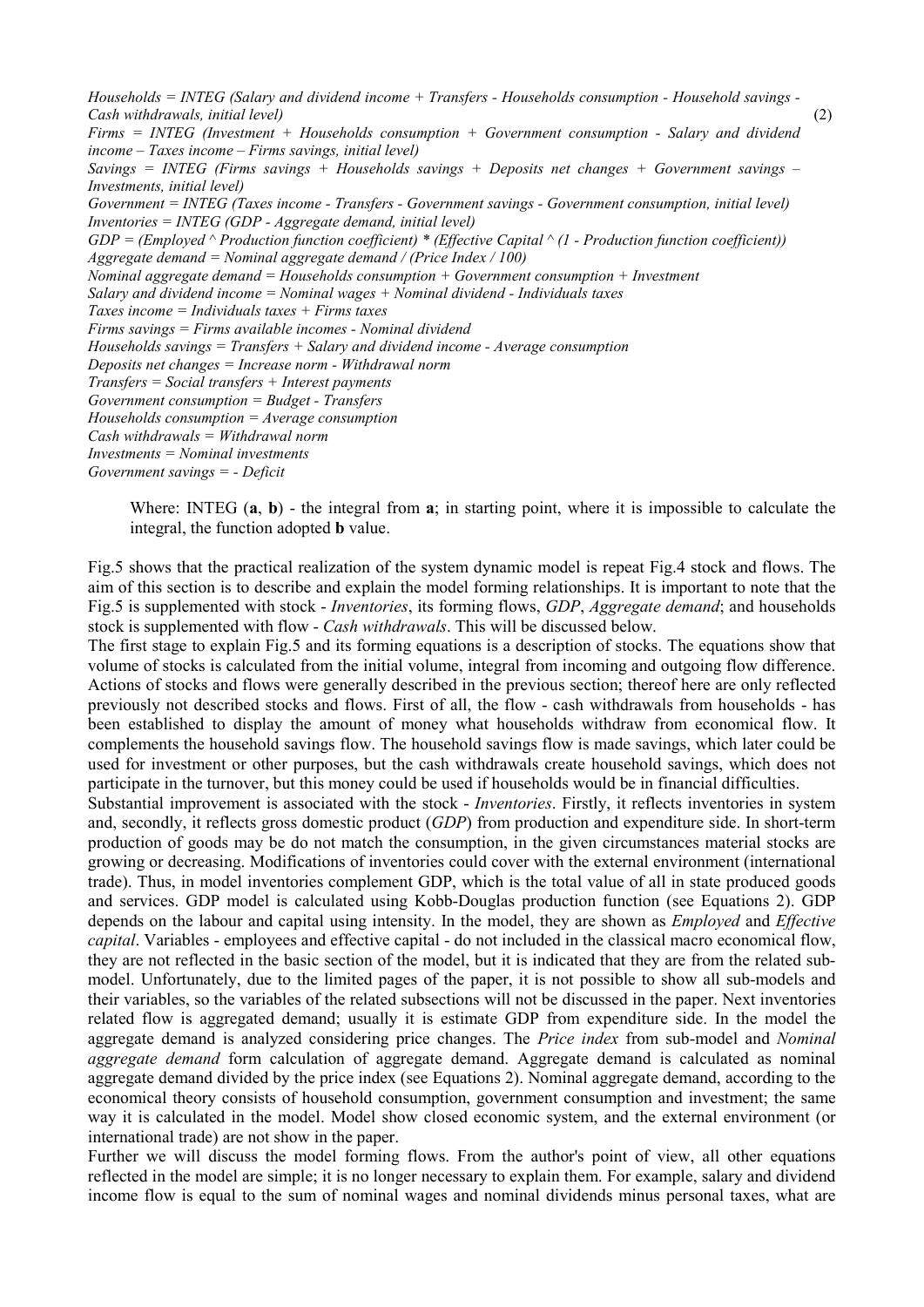shown in Fig.5 and its equations. Problems could arise if the model equations show that some indicator is influenced only by one parameter. For example, households consumption is equal to the average consumption or government savings are equal to the minus government deficit. That is due to the fact that in the present basic model these values are not defined. They are defined in another sub-model; and according to the above mentioned limitation will not be reviewed in the paper.

Take to account that paper theme is constrained with investments, farther in work examined investments sub, model.

#### **Investment model**

In sub-model creation one important role is to understand concept of investments. In a theoretical macroeconomics with it understand the production of products, which not be spent, but will be used in the future, let product consumer products. Ordinary it extends in money expression. This definition is clear and don't need explanations, but further offered to look over it from anther point of view, not from the investment definition point of view, but from consumer products. Or answer a questions, why are investments necessary for production of consumer goods.

So, in order to produce goods there are necessary resources. It is possible to acquire by using a capital. In the production process also is necessary capital. Accordingly one from alternative definitions of investments can be following: investment is production capital increase in the economic system. Accordingly, for estimating of productions capital increase there is necessary comprehensive analyse on capital actions (increase and diminish) influential factors.

First of all, will accept, that the long run expected demand is known. In each economic system it can be characterizes with the Leontief production function coefficients, which stipulate production resource and output correlations. If take capital and output correlations, together with the long run expected demand it is possible to estimate amount of capital witch allow produce according demand. Next, by knowing desired and actual capital it is possible to determine lack of capital. It is important to retreat from the above,mentioned idea by the author and it should be explained and reminded, that it is necessary to analyse not only needs and the actual capital, but also that capital, that leave the system, it can be called as capital diminish. Capital diminish is constrained with capital limited life time. Investing means each investor plans to return means back. Accordingly with it, in the state, it is possible to calculate the average investment time, or capital average life time. The invested capital leave system after it average life time. Accordingly on this sum are necessary to attract capital, let to provide output level. Together with required and actual capital, capital diminish stipulates lack of capital. Also, if we take into account capital diminishing, in future it will allow calculate net capital changes.

Knowing lack of capital, it is possible to attract capital. In reality, to attract capital it is not possible immediately, but after some time. Also capital attract is possible only in case if in the system are savings. Described relations in graphic form are represented in Fig. 6.



**Fig.6** Investments model

According with Fig. 6 are formed system dynamic formulas.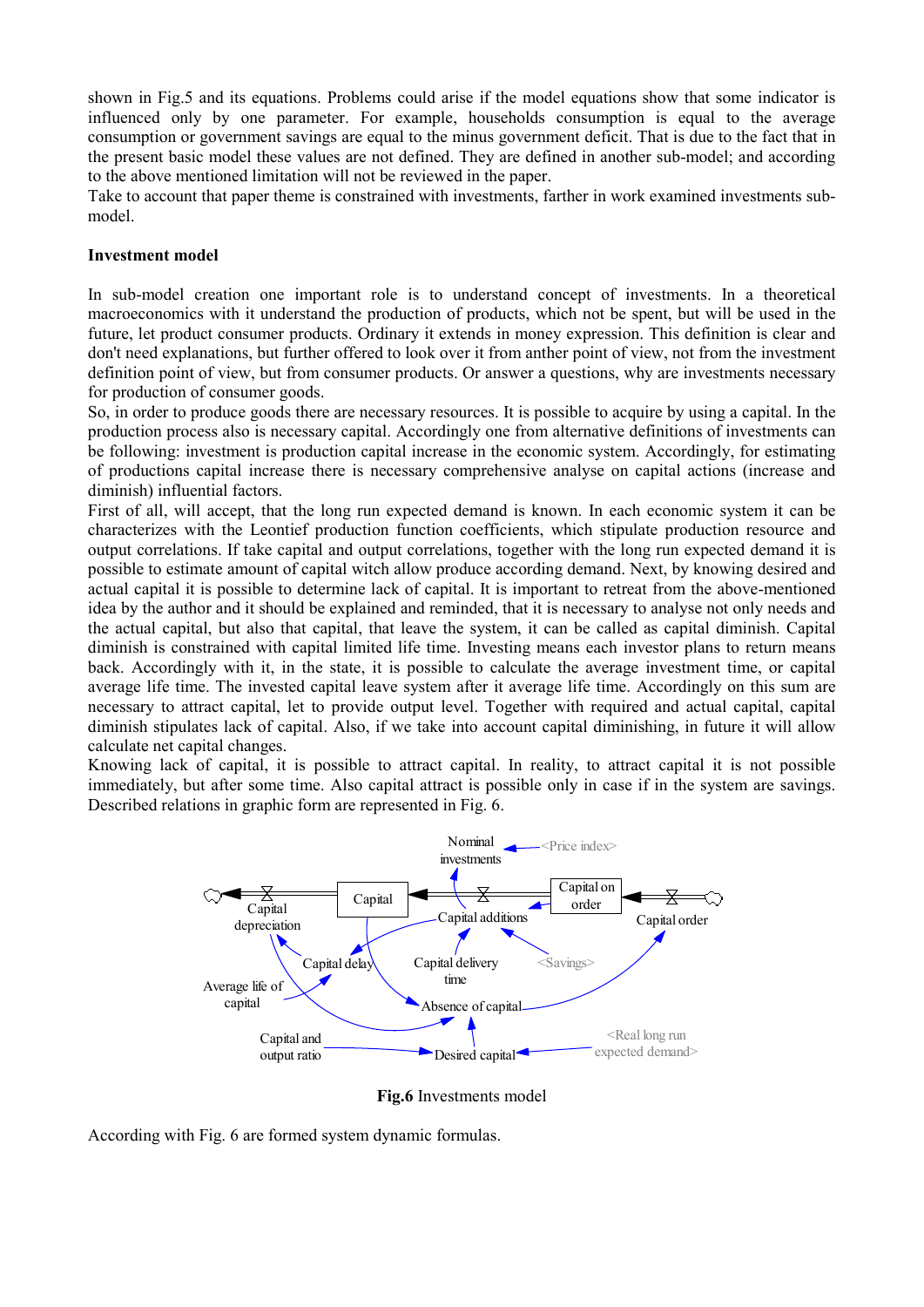*Capital = I1TEG (Capital additions ! Capital depreciation, initial level)* (3) *Capital depreciation = Capital delay Capital additions = MAX (0, MI1 (Savings, Capital on order / Capital delivery time)) Capital on order = INTEG (Capital order - Capital additions, initial level) Capital order = Absence of capital Capital delay = DELAY FIXED (Capital additions, Capital delivery time, Capital / Average life of capital) Absence of capital = Desired capital + Capital depreciation ! Capital Desired capital = Real long run expected demand \* Capital and output ratio 1ominal investments = Capital additions \* (Price index / 100)* 

Where: MAX  $(a, b)$  - logical choice operator, return maximal value of  $a$  or  $b$ ; MIN  $(a, b)$  - logical choice operator, return minimal value of  $a$  or  $b$ ; DELAY FIXED (**a**, **t**, **b**) , time delay operator, delay **a** at **t** time, before it, it is used **b**.

In generally, relations represented in Fig. 6 were analysed beforehand. Separate indicators, such as *Average life of capital*, *Capital and output ratio*, *Capital delivery time* can be taken as fixed for different states. In a sort-run this is according with real life. These indicators theoretically can changes in a long-run, but in a sortrun their changes are not visible.

It is necessary to explain with Fig. 6 constrained equalizations. It is evidently, that for capital increase is applied expression Max (0, (Min (**a**, **b**)). It provide, first of all, let capital increase is positive (maximal with compared with a zero) and, secondly, let be select a capital increase less from savings (**a**) and from ordered capital (**b**). Theoretical, in populations diminishing case, demand can diminish. In such circumstances use of capital must diminish. But it diminishing will take place gradually, take into account *Average life of capital*. Next argument, why this limitation is necessary, is such, that investment can not be negative. The positive capital increase is provided by operator Max (0, **Y**). In demand diminish case this model can estimate *Effective capital*, i.e. such capital, which corresponds to a new, diminished demand taking into account Leontief production function. Operator Min (**a**, **b**) provide logical choice between an investment volume: it is no needed added capital more than is ordered and it is impossible to add anymore, than are in savings. All other equalizations it is simple and do not require additional explanations.

It is necessary to say about investments sub-block relation with basic model and other model indicators. From general scheme, analysing Fig.5, it can draw conclusion, that investments is possible only in case if there are savings in the system. Accordingly in Fig.6 there is visible a variable *Savings* from basic model. Also *Price index* already was mentioned in basic model. Variable *Real long run expected demand* is from expected demand sub-model and it will be examined later.

#### **Expected demand**

Determination of expected demand is based on estimation of aggregate demand, material inventories and on estimation time of their changes. This model is represented in Fig. 7.



**Fig.7** Expected demand model

According with Fig. 7 are formed system dynamic formulas.

*Real long run expected demand = I1TEG (Chances in long run expected demand, initial level)* (4) *Chances in long run expected demand = (Aggregate demand + Inventory adjustment - Real long run expected demand) / Expected output adjustment time Inventory adjustment = (Desired inventories - Inventories) / Inventory adjustment time Desired inventories = Aggregate demand \* Inventory coverage*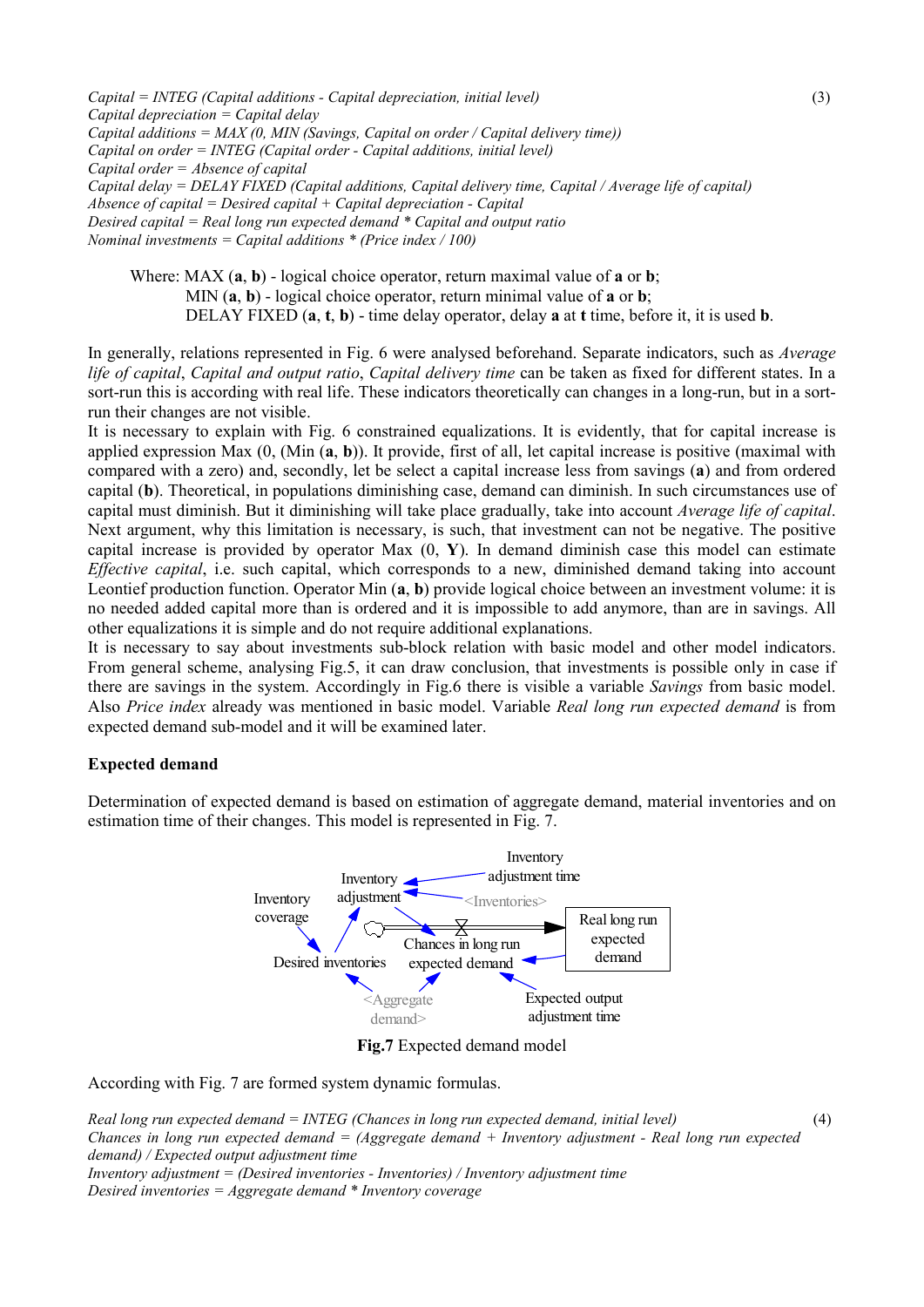The *aggregate demand* and *Inventories*, which beforehand are examined in general model, serves for expected demand model as the start point. Times of changes, that also *Material coverage* are fixed coefficients, which it is possible to calculate for each state separately. Coefficient *Material coverage* shows need correlation between material inventories and aggregate demand. This coefficient very slightly changes in time, therefore for short and middle term forecasting it is taken as fixed. In case if aggregate demand changes, then according to this coefficient it is possible to calculate desirable materials inventories. From required inventories, taking into account actual inventories and time of their changes, it can calculate the changes of the inventories. Inventories changes, aggregate demand and time of output change in aggregate forms changes in expected demand. Taking into account changes in expected demand, a previous period expected demand, it possible to calculate expected demand.

#### **Alternative application of model**

The model use in investment forecasting is not the one way of model application. System dynamics could be used not only in economic forecasting, but also in student teaching, lecturers' qualification raising etc. Unfortunately, this part of system dynamics is not developed in Latvia. Researches show (Wheat, 2007) that the students choose to acquire knowledge of macroeconomics using the system dynamics method rather than traditional methods. This is related to the transparency of the method, students do not study statistics, analytically theoretical methods, but on real data make sure that the change of one parameter could affect macroeconomic flows throughout system. Consequently, compared with traditional methods of training based on system dynamics approach give better results, students show better understanding of the macro economical processes (Wheat, 2007). Hopefully soon in Latvia the system dynamics model will be used for both forecasting macro economical processes and teaching at higher education institutions.

## **Conclusions**

- 1. In the paper the macroeconomic and investment modelling system dynamics model is work out. The research aim is reached. There are completed all research tasks: system dynamics method and it terminology are explained; the circulation flow model is show both theoretical and in system dynamics form; separately investments role and additional parameters are shown; model and method possibilities in economic theory teaching are analyzed.
- 2. The represented model is produced only in a theoretical form, till with it to represent the results of model action it is not possible. To finish models are necessary to execute a national economy analysis (it is possible to do for any country), calculate separates fixed coefficients. The beforehand finished researches, development of models with a system dynamics method in Latvia in construction sector (Skribans, 2002), in population potential credit burden estimation (Skribans, 2008a), in mobile phone market analysis (Skribans, 2008b), in migration, labour and wage market research (Skribans, 2009a), and in national business competitiveness study (Skribans, 2010) confirms in the paper provided conclusion, that in the Baltic States, for forecasting economic processes, this method is befitted than other.
- 3. The model use in investment forecasting is not the one way of model application. System dynamics could be used not only in economic forecasting, but also in student teaching, lecturers' qualification raising.

## **References**

- 1. Forrester, J. W. (1973). *World Dynamics. (2nd ed.)*. Cambridge, MA: Productivity Press. 144 p.
- 2. LR Central Statistical Bureau database [online] [2009–10–10]. Available from: www.csb.lv
- 3. Meadows, Donella H., Meadows, Dennis L., Randers, J. & Behrens III, W.W. (1972). *The limits to growth: a report for The Club of Rome's project on the predicament of mankind*. New York: Universe Books. 205 p.
- 4. Moxnes, Erling Diffusion of System Dynamics. (2009, October). System Dynamics Newsletter 1.p
- 5. Sargent, Thomas J. (1987). *Dynamic macroeconomic theory*. USA: Harvard University Press. 369 p.
- 6. Skribans, V. (2002). Būvnozares prognozēšanas modelis un tā izstrādāšanas metodika. *Starptautiskās zinātniskās konferences "Tradicionālais un novatoriskais sabiedrības ilgspējīgā attīstībā" materiāli*, (356.,364. lpp.). Rēzekne: Rēzeknes augstskola.
- 7. Skribans, V. (2008a). Modelling crediting volume by using the system dynamic method. *Humanities and social sciences: Latvia 1o. 4(57)/2008,* (pp. 114,123). Rīga: LZA.
- 8. Skribans, V. (2008b). Jauna produkta ievešanas tirgū modelēšana, izmantojot sistēmdinamikas metodi. *RTU zinātniskie raksti. 3.sēr., Ekonomika uz uzņēmējdarbība, 17.sēj. (2008)*, (99.,105.lpp). Rīga: RTU.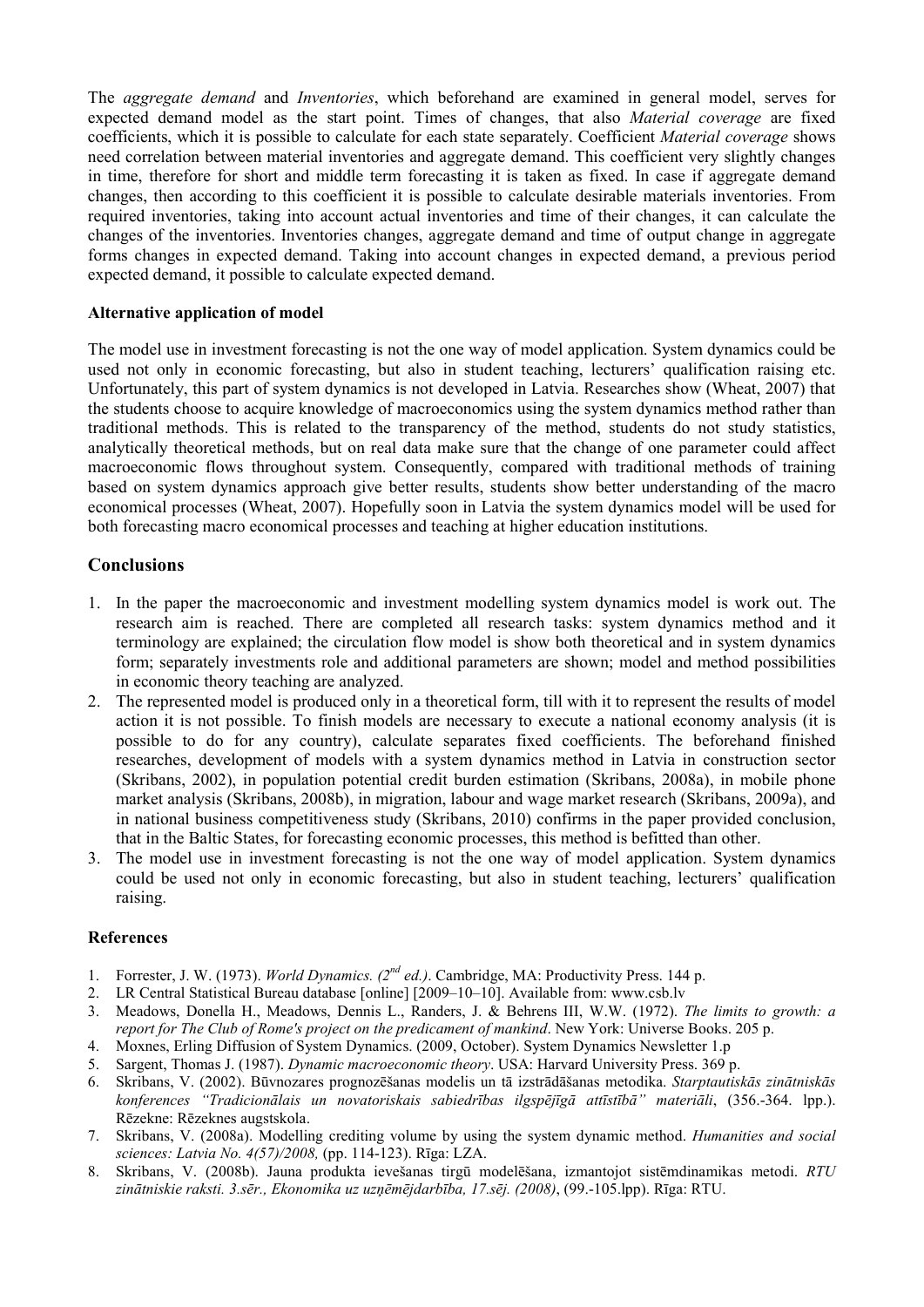- 9. Skribans, V. (2009a). Influence of Labor Migration on Latvia's Labor Market. *The 27th International System Dynamics Conferences materials,* USA: System Dynamics Society.
- 10. Skribans, V. (2009b). Krīzes un 2009. gada nodokļu politikas izmaiņu ietekme uz Latvijas ekonomiku. *LU raksti.* Rīga, LU.
- 11. Skribans, V. (2010). *Uzņēmējdarbības vides un būvniecības attīstības modeļi Latvijā*. Rīga: RTU.
- 12. Sterman, John D. (2000). *Business Dynamics: Systems Thinking and Modeling for a Complex World*. USA: Irwin/ McGraw-Hill. 982 p.
- 13. Turnovsky, Stephen J. (2000). *Methods of Macroeconomic Dynamics, 2nd Edition*. USA: MIT press. 687 p.
- 14. Wheat, David (2007). The Feedback Method of Teaching Macroeconomics: Is it Effective? *The 2007 International Conference of the System Dynamics Society materials*, USA: System Dynamics Society.
- 15. Долан Э. Дж., Лидсей Д. (1994). *Макроэкономика*. С.-Петербург: АО Санкт-Петербург оркестр. 406 стр.

#### Skribans V.

#### **Investments model development with the system dynamic method**

Summary

Развитие экономики Латвии, как и любой страны, зависит не только от ВВП, потребления, экспорта, но также и от инвестиций. Инвестиции определяют развитие экономики не только на текущий момент, но также и для последующих лет. В Латвии, после продолжительного, более десяти лет, прироста объемов инвестиций, в 2009 году объем инвестиций сократился почти наполовину. О возможности сокращения инвестиций предупреждал ряд экспертов, но, в тоже время, качественных прогнозов о времени изменения тенденций и грядущих объемах инвестиций предоставлено не было. Отсутствие действенных суждений о развитии ситуации наряду с важностью проблемы в народном хозяйстве в целом определяют практическую актуальность прогнозирования объемов инвестиций. Один из возможных методов прогнозирования состоит в создании макроэкономической модели окружающей экономической среды, и ее использования для моделирования различных показателей, включая инвестиции. В данной статье для моделирования макроэкономической среды предлагается использовать метод системной динамики. Метод системной динамики является новым методом для прогнозирования и моделирования инвестиций. Преимущества метода заключаются в его возможности применения в нестабильных, быстро меняющихся экономических условиях. В таких условиях прогнозирование традиционными количественными методами весьма проблематично. Традиционно используемые методы статистического прогнозирования не могут показать моменты изменения тенденций, а лишь находят и продолжают имеющиеся тренды. В условиях приближения кризиса результаты традиционных методов статистического прогнозирования идут в разрез с мнением экспертов, которые на основе опыта заявляют, что рост, как и падение, не могут продолжаться бесконечно. Но эксперты не указывают точного момента изменения тенденций. Метод системной динамики на основе имеющихся взаимосвязей и ограничений показывает пределы роста, и при приближении показателем пределов замедляет темпы основного тренда. В частных случаях метод системной динамики может указывать на изменение тенденций, а так же на цикличность развития экономики, инвестиций и т.д.

В статье показан метод системной динамики и его терминология. Коротко описано становление и развитие метода, указанны основные специалисты, признанные на международном уровне, упомянуты их труды. Метод системной динамики это подход к пониманию поведения сложных систем в течении времени. Он оперирует с системой показателей, их взаимосвязями, внутренними петлями обратных связей и временными задержками, которые затрагивают поведение всей системы. В экономике системная динамика изучает влияние совокупности экономических отношений и взаимосвязей среди объектов исследования. Прогнозируя экономическое поведение объекта, главная задача модели состоит в том, чтобы аналитически отразить реальный мир настолько корректно, насколько возможно; и это является вызовом и задачей любого экономиста. К сожалению, общностью экономистов метод системной динамики не воспринимается как экономический метод изучения экономических взаимосвязей, а воспринимается как математический метод. Поэтому в среде экономистов данный метод мало распространен. Применением метода в странах Балтии в большей степени занимаются математики, программисты. Как следствие , большинство разработанных моделей с использованием метода системной динамики не обладают должным уровнем экономического познания. Данная статья является одной из первых попыток построить модель макроэкономического равновесия, инвестиций с точки зрения экономиста.

В статье показана модель макроэкономического оборота ресурсов, товаров и доходов, представлены её возможности для моделирования инвестиций. Представленная модель состоит из четырех блоков: в первом блоке теоретически описана модель макроэкономического оборота ресурсов, товаров и доходов. Основу модели формируют домашние хозяйства и фирмы. Домашние хозяйства формируют внутреннее потребление, предоставляют предприятиям рабочую силу и, в соответствии с экономической теорией, другие ресурсы, имеющиеся в государстве. Фирмы, в свою очередь, производят продукцию, товары и услуги; оплачивают предоставленную рабочую силу и производственные ресурсы; выплачивают дивиденды домохозяйствам. В общую структуру модели, в модель макроэкономического оборота включены сбережения. Сбережения формируются как совокупный баланс сбережений домохозяйств, фирм, правительства и инвестиций. Согласно экономической теории, суммарный объем инвестиций должен совпадать с суммарным объемом сбережений.